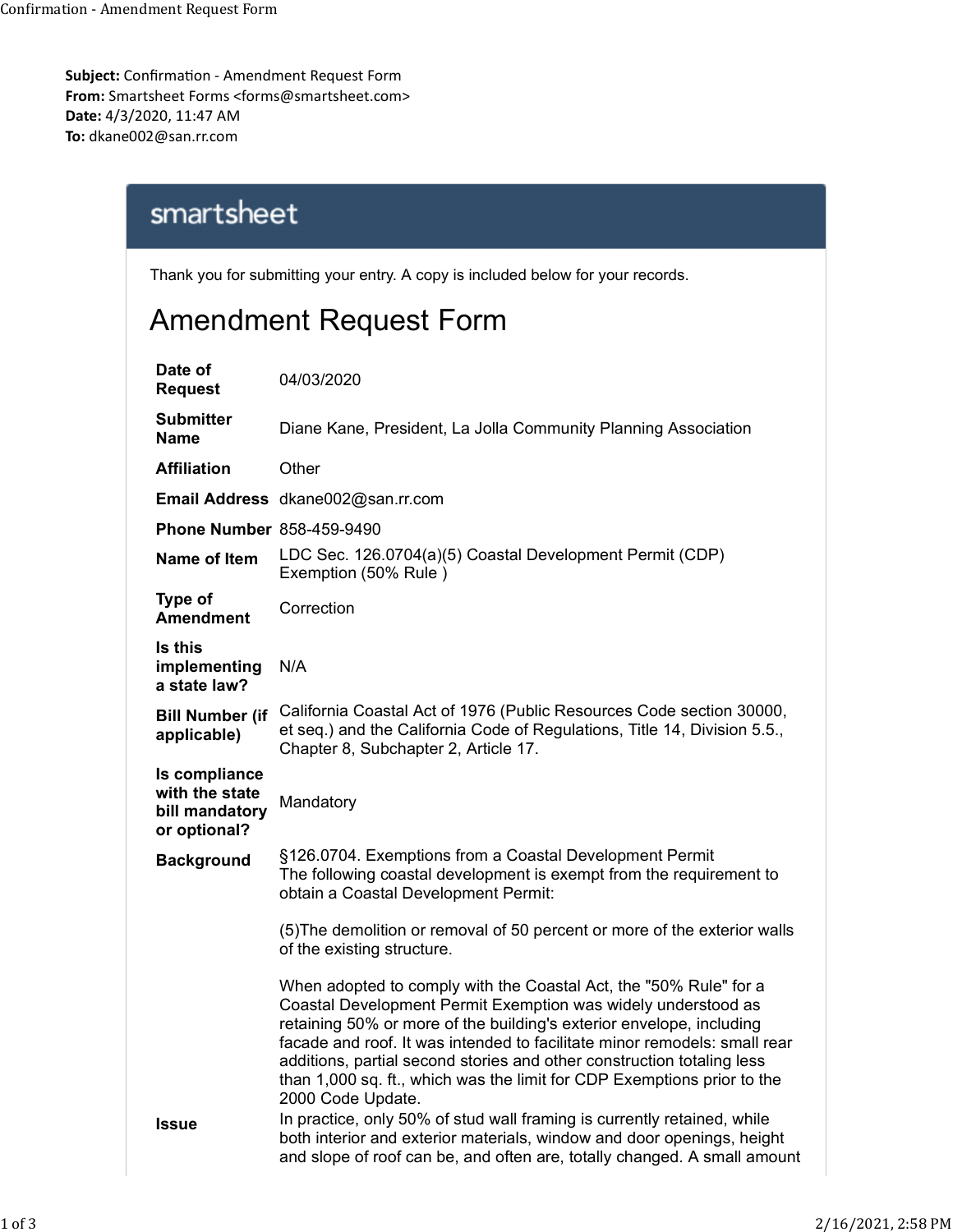| Confirmation - Amendment Request Form    |                                                                                                                                                                      |         |
|------------------------------------------|----------------------------------------------------------------------------------------------------------------------------------------------------------------------|---------|
|                                          |                                                                                                                                                                      |         |
|                                          |                                                                                                                                                                      |         |
|                                          |                                                                                                                                                                      |         |
|                                          |                                                                                                                                                                      |         |
|                                          |                                                                                                                                                                      |         |
|                                          |                                                                                                                                                                      |         |
|                                          | of original framing can be encapsulated within new construction that<br>maximizes zoning densities. Features include full second stories, full                       |         |
|                                          | live-in basements, covered loggias, semi-enclosed carports,<br>recreational roof decks and other elements that greatly increase GFA,                                 |         |
|                                          | bulk and scale. Under this definition, a "50% remodel" results in a                                                                                                  |         |
|                                          | completely new structure that has been processed ministerially with no<br>community review. These projects do not transition well to adjoining                       |         |
|                                          | properties, invade resident privacy and and disrupt neighborhood<br>character. They have resulted in the severe loss of mature vegetation,                           |         |
|                                          | altered underground water movement and disrupted light and air<br>patterns. Coastal neighborhoods have been flooded with insensitive                                 |         |
|                                          | redevelopment of original building stock that has changed their<br>character, contrary to adopted community plans. Existing supplies of                              |         |
|                                          | smaller affordable homes is being rapidly diminished and replaced with<br>expensive luxury housing that is exacerbating regional housing                             |         |
|                                          | affordability. Furthermore, these projects are not paying their fair share<br>of Development Impact Fees-- normally attached to new construction--                   |         |
|                                          | but, evaded through "remodels." Older neighborhoods are absorbing                                                                                                    |         |
|                                          | significantly increased density without commensurate infrastructure<br>investment to accommodate it.                                                                 |         |
| Objective                                | Continue to allow exemptions for rehabilitation and minor additions in<br>the Coastal Zone, as intended. But, require more extensive projects                        |         |
|                                          | (redefined as "remodels" under current staff interpretation) to obtain a<br>Coastal Development Permit that includes community review, where                         |         |
|                                          | many negative effects associated with new construction currently using<br>the 50% CDP Exemption could be minimized or mitigated through re-                          |         |
|                                          | design.<br>This proposal more clearly defines what types of projects qualify for                                                                                     |         |
| <b>Solution</b>                          | Coastal Development Permit Exemptions and how to determine 50% of<br>an existing structure, as understood prior to the 2000 Code Update.                             |         |
|                                          | Project Type: Rehabilitation<br>Rehabilitation keeps existing structures in service through                                                                          |         |
|                                          | environmental, technical and structural upgrades. These include low<br>water use plumbing and irrigation; energy efficient insulation, windows                       |         |
|                                          | and doors, lighting and HVAC systems; solar panel additions; seismic,<br>fire and life safety upgrades.                                                              |         |
|                                          | What is 50%?                                                                                                                                                         |         |
|                                          | Small additions that:<br>A. Increase existing GFA by no more than 50%; or,                                                                                           |         |
|                                          | B. Result in a building using no more than 50% of allowable FAR; and<br>C. Do not involve a property that has used the 50% CDP exemption<br>within the last 3 years. |         |
| List of code                             |                                                                                                                                                                      |         |
| sections<br>affected by<br>your proposal | LDC Sec. 126.0704(a)(5)                                                                                                                                              |         |
| Is it<br>controversial? Unsure           |                                                                                                                                                                      |         |
| <b>File Attachments</b>                  |                                                                                                                                                                      |         |
|                                          | Voice of San Diego Loophole Lets Developers Build New Homes and                                                                                                      | (4557k) |
|                                          | 50% Language Amendment.docx                                                                                                                                          | (14k)   |
|                                          | <b>Call Them Remodels.pdf</b>                                                                                                                                        |         |